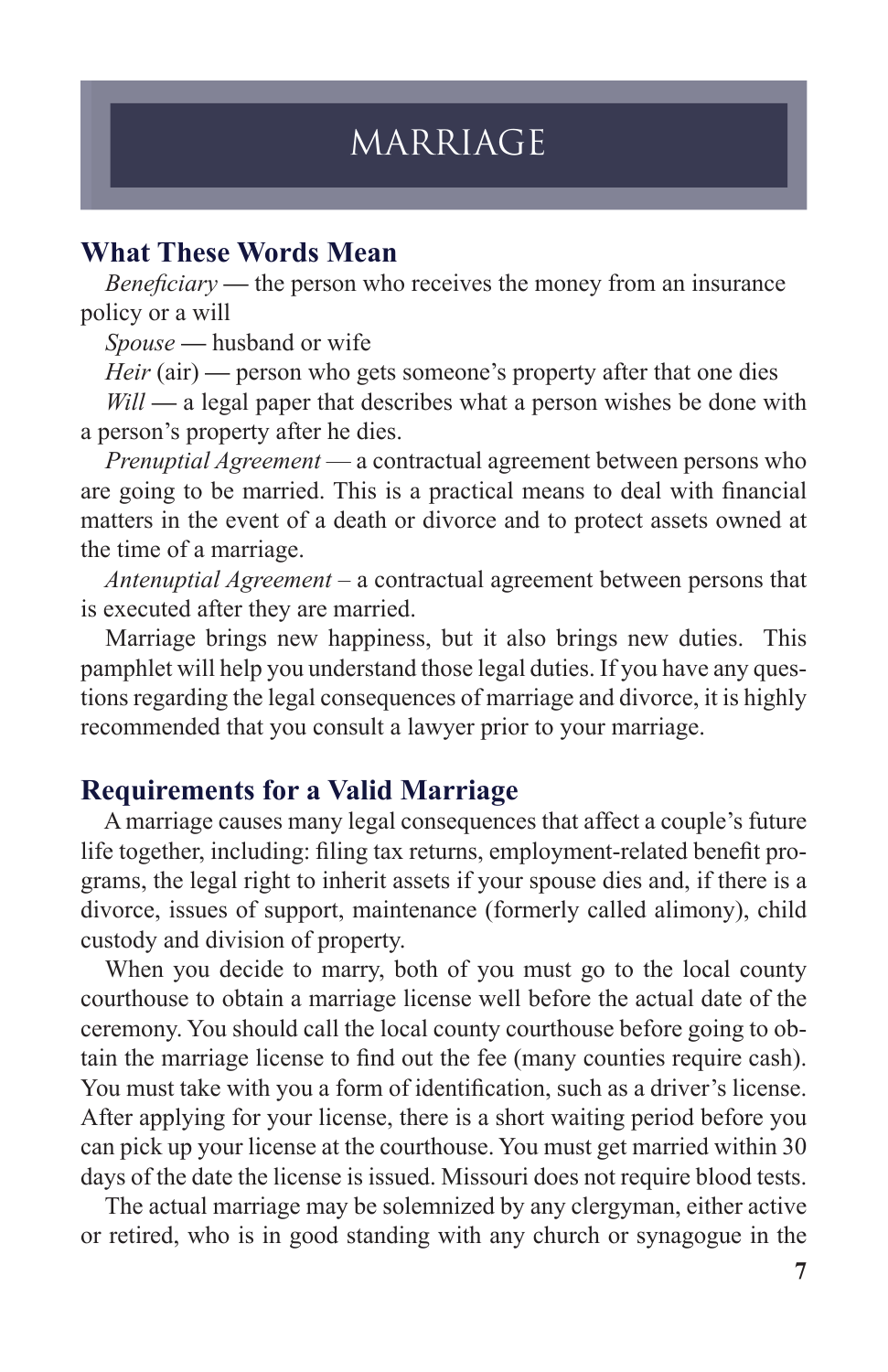state of Missouri or by a judge of a court of record other than a municipal or city judge.

There are laws in Missouri that place restrictions on certain marriages with regard to mental capacity, age and gender. Same-sex marriages are unconstitutional in Missouri and are not valid under Missouri law even if the parties were married in a state that does allow same-sex marriage.

In addition, if you married your spouse under any pretense of fraud or coercion, the marriage may not be valid and the law may treat the marriage as if it never existed. There are certain factual requirements that must be met prior to individuals entering into marriage, such as age and voluntary consent.

The minimum age one can enter into a valid marriage without parental consent is 18. Teenagers between the ages of 15 and 18 may marry, provided the teenager obtains consent of either a parent or guardian. The parent or guardian must consent to the marriage in person or in writing, stating the residence of the person giving such consent, and this writing must be signed and sworn to before an officer authorized to administer oaths. A person under age 15 must obtain a court order prior to getting married.

If you live with another person of the opposite gender for a certain amount of years, some states recognize that as a "common law marriage," but Missouri does not. However, if you have such a marriage recognized by another state, Missouri will recognize it as a valid marriage.

#### **Support**

Both parents have a legal duty to financially support their children. The husband and wife, generally speaking, have a financial duty to support one another, depending upon the circumstances of the marriage. In the event of a divorce, a court will determine the parties' obligations to support children or the other spouse. Parents do not have any legal obligation to support their children financially after their children marry.

#### **Do You Need to Change Beneficiaries?**

You may wish to designate your spouse as beneficiary of your life insurance and other assets for which you may designate a beneficiary. You should speak with your insurance agent or employer regarding any changes in beneficiaries. Designating your spouse as beneficiary of tax-deferred investments, such as 401(k)s, IRAs, Keoghs, tax-deferred annuities, etc., may allow your spouse to continue to defer the income tax on those accounts if they roll the proceeds over into an IRA account of their own in the event of your untimely death.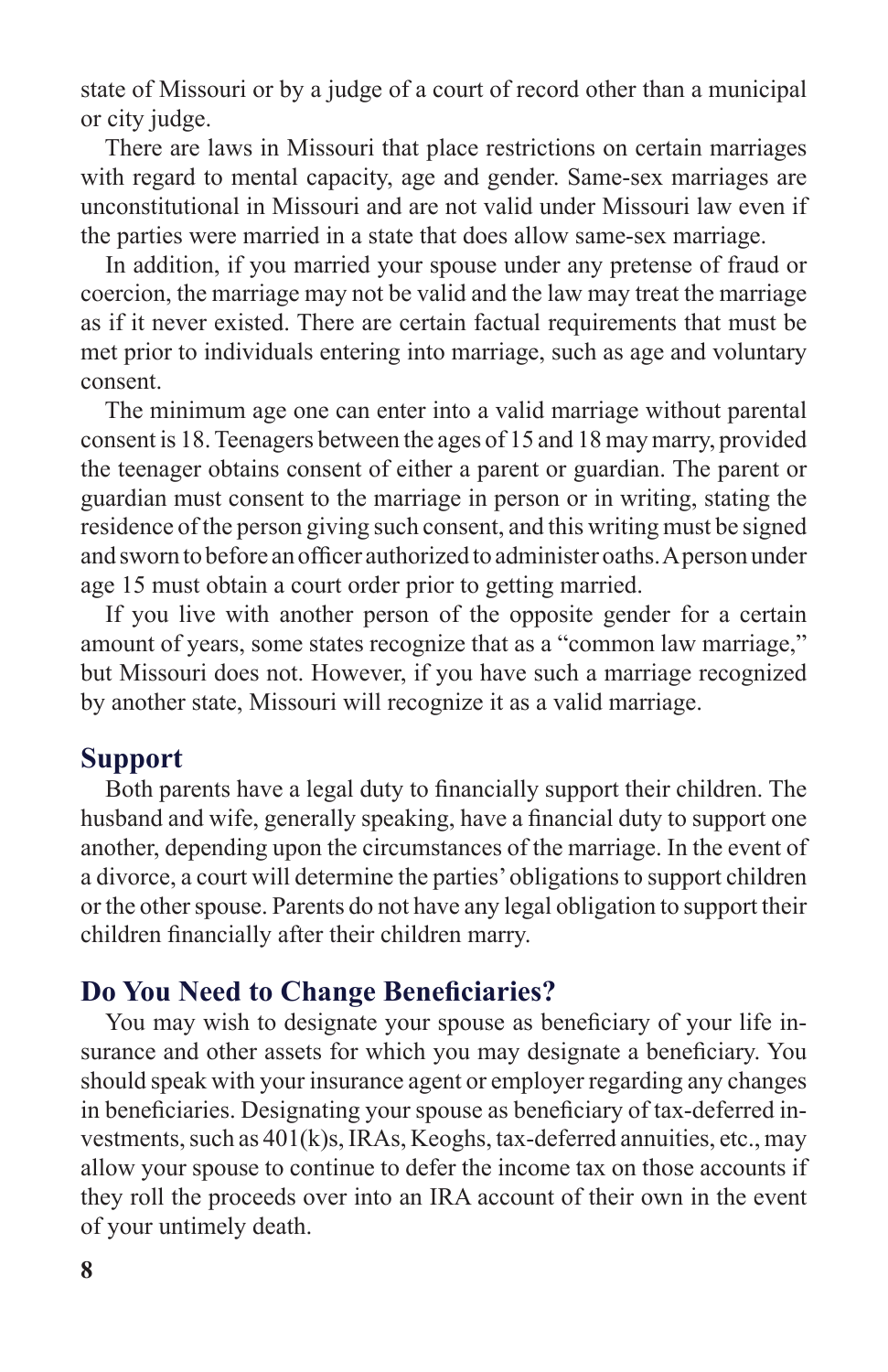## **Property Ownership After Marriage**

If you own property before your marriage, you may wish to consult a lawyer prior to your marriage about that property. If you add your new spouse's name to the property, it is likely that your spouse would be entitled to a portion of that property in the event of a divorce. You may even desire to discuss a prenuptial agreement with the lawyer to set forth how your property would be divided in the event of a divorce.

Any property that is purchased after the marriage, regardless of how it is titled, is presumed to be marital property. In the event of a divorce, courts look at the source of funds and other factors to determine how property is divided; however, the general rule to follow is that any income or assets that are generated during a marriage are marital property and subject to an approximate 50 percent net division at the time of divorce.

#### **You Have a New Heir**

When you marry, each of you becomes the heir of the other. As soon as you have children, they also become your heirs.

Having a will is a good idea, even if you don't have much property. If you have children, the only way you can leave all your property to your husband or wife is to have a will that states your wishes. If you don't have a will, you will have no say in how property is divided. If your will excludes your spouse and children, Missouri law provides that, despite this exclusion, your spouse and children have certain rights to your estate that may be enforced after your death. If you have children, your will can designate who should care for them if you and your spouse both die.

#### **Changing Your Name**

A bride may take her husband's last name, retain her own surname or hyphenate both her own surname and her husband's surname. Example: Mary Smith marries Jack Jones. She may wish to be known as Mary Jones, Mary Smith or Mary Smith-Jones. Likewise, a bride who wishes to take her husband's last name may retain her given middle name or use her own surname as a middle name.

If you take a new name, you should tell:

• The federal government for your Social Security records. You employer can help with this.

• Your employer and your spouse's employer. It will make a difference in your income tax.

• The city hall if you have moved and want to vote in the next election.